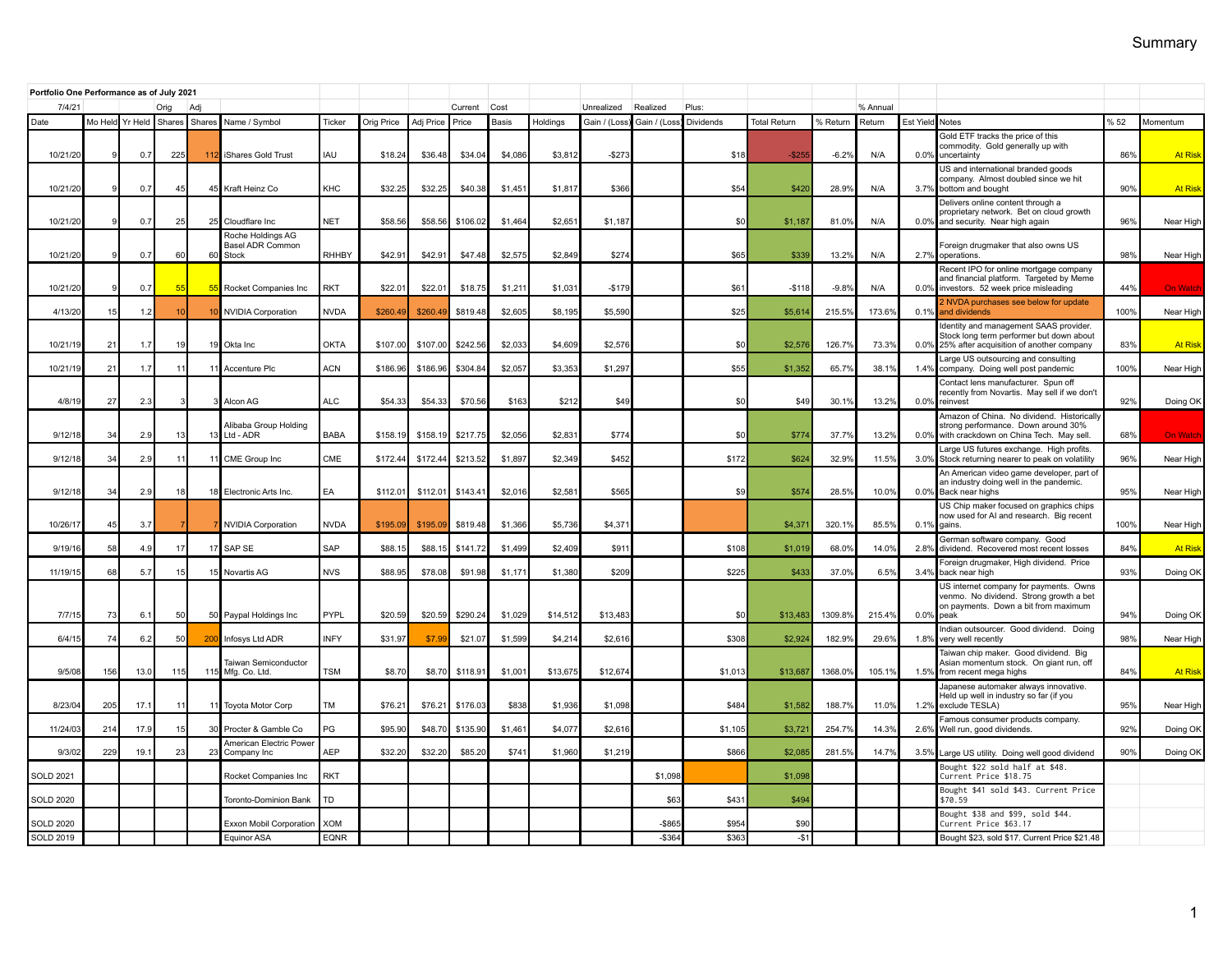| Portfolio One Performance as of July 2021 |  |                 |               |                         |                                               |              |            |           |                     |       |          |                 |              |                   |                     |          |          |                 |                                                                        |     |          |
|-------------------------------------------|--|-----------------|---------------|-------------------------|-----------------------------------------------|--------------|------------|-----------|---------------------|-------|----------|-----------------|--------------|-------------------|---------------------|----------|----------|-----------------|------------------------------------------------------------------------|-----|----------|
| 7/4/21                                    |  |                 | Orig          | Adi                     |                                               |              |            |           | Current             | Cost  |          | Unrealized      | Realized     | Plus:             |                     |          | % Annual |                 |                                                                        |     |          |
| Date                                      |  | Mo Held Yr Held | Shares Shares |                         | Name / Symbol                                 | Ticker       | Orig Price | Adj Price | Price               | Basis | Holdings | Gain / (Loss)   | Gain / (Loss | Dividends         | <b>Total Return</b> | % Return | Return   | Est Yield Notes |                                                                        | %52 | Momentum |
| <b>SOLD 2018</b>                          |  |                 |               |                         | Tesla Inc                                     | <b>TSLA</b>  |            |           |                     |       |          |                 | \$763        | \$0               | \$76                |          |          |                 | Bought \$220 / 5 = 44, sold \$347 / 5 = \$70.<br>Current Price \$678.9 |     |          |
| <b>SOLD 2018</b>                          |  |                 |               |                         | Anheuser Busch Inbev<br>SΑ                    | <b>BUD</b>   |            |           |                     |       |          |                 | $-$194$      | \$144             | $-$50$              |          |          |                 | Bought \$112, sold \$100. Current Price<br>\$71.48                     |     |          |
| <b>SOLD 2018</b>                          |  |                 |               |                         | <b>Wipro Limited</b>                          | WIT          |            |           |                     |       |          |                 | \$222        | \$87              | \$30                |          |          |                 | Bought \$4, sold \$5. Current Price \$7.76                             |     |          |
| <b>SOLD 2018</b>                          |  |                 |               |                         | Walmart Inc                                   | <b>WMT</b>   |            |           |                     |       |          |                 | \$804        | \$294             | \$1,098             |          |          |                 | Bought \$54, sold \$89. Current Price<br>\$140.11                      |     |          |
| <b>SOLD 2018</b>                          |  |                 |               |                         | Illinois Tool Works Inc.                      | <b>ITW</b>   |            |           |                     |       |          |                 | \$1,962      | \$419             | \$2,38'             |          |          |                 | Bought \$41, sold \$139. Current Price<br>\$225.6                      |     |          |
| <b>SOLD 2018</b>                          |  |                 |               |                         | <b>Comcast Corporation</b>                    | <b>CMCSA</b> |            |           |                     |       |          |                 | \$1,63       | \$282             | \$1,91              |          |          |                 | Bought \$12, sold \$35. Current Price \$58.42                          |     |          |
| <b>SOLD 2018</b>                          |  |                 |               |                         | eBay Inc                                      | EBAY         |            |           |                     |       |          |                 | \$1,003      | \$0               | \$1,00              |          |          |                 | Bought \$13, sold \$33. Current Price \$70.08                          |     |          |
| <b>SOLD 2017</b>                          |  |                 |               |                         | Box Inc                                       | <b>BOX</b>   |            |           |                     |       |          |                 | \$574        | \$0               | \$574               |          |          |                 | Bought \$13, sold \$18. Current Price \$26.94                          |     |          |
| <b>SOLD 2017</b>                          |  |                 |               |                         | Coca-Cola Co                                  | KO           |            |           |                     |       |          |                 | \$385        | \$234             | \$619               |          |          |                 | Bought \$37, sold \$45. Current Price \$54.18                          |     |          |
| <b>SOLD 2017</b>                          |  |                 |               |                         | Tata Motors Limited ADF                       | <b>TTM</b>   |            |           |                     |       |          |                 | $-$12$       | \$1               | $-$11$              |          |          |                 | Bought \$30, sold \$30. Current Price \$23.05                          |     |          |
| <b>SOLD 2015</b>                          |  |                 |               |                         | TransAlta Corporation                         | <b>TAC</b>   |            |           |                     |       |          |                 | $-$1,27'$    | \$164             | $-$11$              |          |          |                 | Bought \$11, sold \$5. Current Price \$9.89                            |     |          |
| <b>SOLD 2015</b>                          |  |                 |               |                         | Yahoo                                         | YHOO         |            |           |                     |       |          |                 | \$19'        | \$0               | \$19'               |          |          |                 | Bought \$35, Sold \$35, bought by Verizon                              |     |          |
| <b>SOLD 2015</b>                          |  |                 |               |                         | Garmin Ltd.                                   | <b>GRMN</b>  |            |           |                     |       |          |                 | \$14         | \$182             | \$196               |          |          |                 | Bought \$35, sold \$35. Current Price \$147                            |     |          |
| <b>SOLD 2015</b>                          |  |                 |               |                         | Sasol Limited                                 | SSL          |            |           |                     |       |          |                 | $-$ \$296    | \$157             | $-$13$              |          |          |                 | Bought \$43, sold \$35. Current Price \$15.3                           |     |          |
| <b>SOLD 2014</b>                          |  |                 |               |                         | <b>Twitter Inc</b>                            | <b>TWTR</b>  |            |           |                     |       |          |                 | $-$79$       | \$0               | $-$79$              |          |          |                 | Bought \$54, sold \$35. Current Price \$69.2                           |     |          |
| <b>SOLD 2014</b>                          |  |                 |               |                         | CNOOC                                         | CEO          |            |           |                     |       |          |                 | $-$290$      | \$142             | $-$148$             |          |          |                 | #N/A                                                                   |     |          |
| <b>SOLD 2014</b>                          |  |                 |               |                         | Urban Outfitters, Inc.                        | <b>URBN</b>  |            |           |                     |       |          |                 | $-$14$       | \$0               | $-$14$              |          |          |                 | Bought \$35, sold \$35. Current Price \$40.37                          |     |          |
| <b>SOLD 2014</b>                          |  |                 |               |                         | Yandex NV                                     | <b>YNDX</b>  |            |           |                     |       |          |                 | $-$ \$4      | \$0               | $-$ \$4             |          |          |                 | Bought \$35, sold \$35. Current Price \$71.32                          |     |          |
| <b>SOLD 2014</b>                          |  |                 |               |                         | Philip Morris<br>International Inc.           | PM           |            |           |                     |       |          |                 | \$266        | \$144             | \$410               |          |          |                 | Bought \$68, sold \$80. Current Price \$100.3                          |     |          |
| <b>SOLD 2014</b>                          |  |                 |               |                         | China Petroleum &<br><b>Chemical Corp ADR</b> | <b>SNP</b>   |            |           |                     |       |          |                 | \$169        | \$199             | \$368               |          |          |                 | Bought \$68, sold \$78. Current Price \$51.23                          |     |          |
| <b>SOLD 2012</b>                          |  |                 |               |                         | Canon Inc                                     | CAJ          |            |           |                     |       |          |                 | $-$530$      | \$192             | $-$ \$33            |          |          |                 | Bought \$46, sold \$31. Current Price \$22.54                          |     |          |
| <b>SOLD 2012</b>                          |  |                 |               |                         | <b>Exelon Corporation</b>                     | <b>EXC</b>   |            |           |                     |       |          |                 | $-$453$      | \$143             | $-$30$              |          |          |                 | Bought \$43, sold \$29. Current Price \$45.13                          |     |          |
|                                           |  |                 |               |                         | Teva Pharmaceutical                           |              |            |           |                     |       |          |                 |              |                   |                     |          |          |                 |                                                                        |     |          |
| <b>SOLD 2011</b>                          |  |                 |               |                         | Industries Ltd                                | <b>TEVA</b>  |            |           |                     |       |          |                 | $-$242$      | \$36              | $-$ \$20            |          |          |                 | Bought \$51, sold \$41. Current Price \$9.83                           |     |          |
| <b>SOLD 2011</b>                          |  |                 |               |                         | Ralcorp                                       | <b>RAH</b>   |            |           |                     |       |          |                 | \$363        | \$0               | \$363               |          |          |                 | Bought \$61 sold \$83 when it was taken<br>over                        |     |          |
| <b>SOLD 2010</b>                          |  |                 |               |                         | Nokia Oyj                                     | <b>NOK</b>   |            |           |                     |       |          |                 | $-$758$      | \$52              | $-$70$              |          |          |                 | Bought \$43, sold \$29. Current Price \$5.39                           |     |          |
| <b>SOLD 2010</b>                          |  |                 |               |                         | Microsoft Corporation                         | <b>MSFT</b>  |            |           |                     |       |          |                 | $-$ \$94     | \$142             | \$48                |          |          |                 | Bought \$28, sold \$25. Current Price<br>\$277.65                      |     |          |
| <b>SOLD 2009</b>                          |  |                 |               |                         | Cemex SAB de CV ADR                           | <b>CX</b>    |            |           |                     |       |          |                 | $-$1,236$    | \$66              | $-$1,16$            |          |          |                 | Bought \$26, sold \$7. Current Price \$8.33                            |     |          |
|                                           |  |                 |               |                         | General Electric                              |              |            |           |                     |       |          |                 |              |                   |                     |          |          |                 |                                                                        |     |          |
| <b>SOLD 2008</b>                          |  |                 |               |                         | Company                                       | GF           |            |           |                     |       |          |                 | $-$590$      | \$25              | $-$56$              |          |          |                 | Bought \$37, sold \$22. Current Price \$13.36                          |     |          |
| <b>SOLD 2007</b>                          |  |                 |               |                         | NetScout Systems, Inc.                        | <b>NTCT</b>  |            |           |                     |       |          |                 | \$537        | \$0               | \$53                |          |          |                 | Bought \$9, sold \$14. Current Price \$28.81                           |     |          |
| <b>SOLD 2007</b>                          |  |                 |               |                         | <b>ICICI Bank Ltd</b>                         | <b>IBN</b>   |            |           |                     |       |          |                 | \$52         | \$13              | \$534               |          |          |                 | Bought 39 sold 60. Since split                                         |     |          |
| <b>SOLD 2007</b>                          |  |                 |               |                         | Camplify Holdings Ord<br>Shs                  | CHL          |            |           |                     |       |          |                 | \$1,257      | \$27              | \$1,284             |          |          |                 | Bought \$35, sold \$90. Current Price \$1.3                            |     |          |
| <b>SOLD 2007</b>                          |  |                 |               |                         | Amazon.com, Inc.                              | AMZN         |            |           |                     |       |          |                 | \$1,325      | \$0               | \$1,325             |          |          |                 | Bought \$14, sold \$90. Current Price<br>\$3510.98                     |     |          |
| <b>SOLD 2007</b>                          |  |                 |               |                         | Chuck E Cheese                                | CEC          |            |           |                     |       |          |                 | \$37         | \$0               | \$37                |          |          |                 | Sold in 2007, sold near \$30 bought out at<br>\$54                     |     |          |
| <b>SOLD 2007</b>                          |  |                 |               |                         | Dell Computer                                 | DELL         |            |           |                     |       |          |                 | $-$154$      | \$0               | $-$154$             |          |          |                 | Bought \$29 sold \$23 went private                                     |     |          |
| <b>SOLD 2003</b>                          |  |                 |               |                         | Amazon.com, Inc                               | AMZN         |            |           |                     |       |          |                 | \$1,192      | \$0               | \$1,192             |          |          |                 | Sold \$86. Current Price \$3510.98                                     |     |          |
| <b>SOLD 2005</b>                          |  |                 |               |                         | Southwest Airlines Co                         | LUV          |            |           |                     |       |          |                 | $-$ \$4      | \$1               | $-$ \$3             |          |          |                 | Sold \$15. Current Price \$53.66                                       |     |          |
| <b>SOLD 2005</b>                          |  |                 |               |                         | <b>TRIBUNE</b>                                | <b>TRB</b>   |            |           |                     |       |          |                 | $-$219$      | \$16              | $-$ \$20            |          |          |                 | Sold at a loss, went bankrupt                                          |     |          |
|                                           |  |                 |               |                         |                                               |              |            |           |                     |       |          |                 | \$5,992      | \$9,480           |                     |          |          |                 |                                                                        |     |          |
|                                           |  |                 |               |                         | From Beneficiary                              |              | \$5,000    |           | <b>Total Stocks</b> |       | \$86,188 |                 |              |                   |                     |          |          |                 |                                                                        |     |          |
|                                           |  |                 |               |                         |                                               |              |            |           |                     |       |          |                 |              | <b>2020 Taxes</b> |                     |          |          |                 |                                                                        |     |          |
|                                           |  |                 |               |                         | From Trustee                                  |              | \$19,000   |           | Less: Fees          |       | \$0      | None            |              | Dividends         | \$650               |          |          |                 |                                                                        |     |          |
|                                           |  |                 |               |                         |                                               |              |            |           | Plus: Interest      |       | \$0      | Will track 2020 |              | LT Loss           | $-$802$             |          |          |                 |                                                                        |     |          |
|                                           |  |                 |               | <b>Total Investment</b> | \$24,000                                      |              |            |           |                     |       |          |                 |              |                   |                     |          |          |                 |                                                                        |     |          |